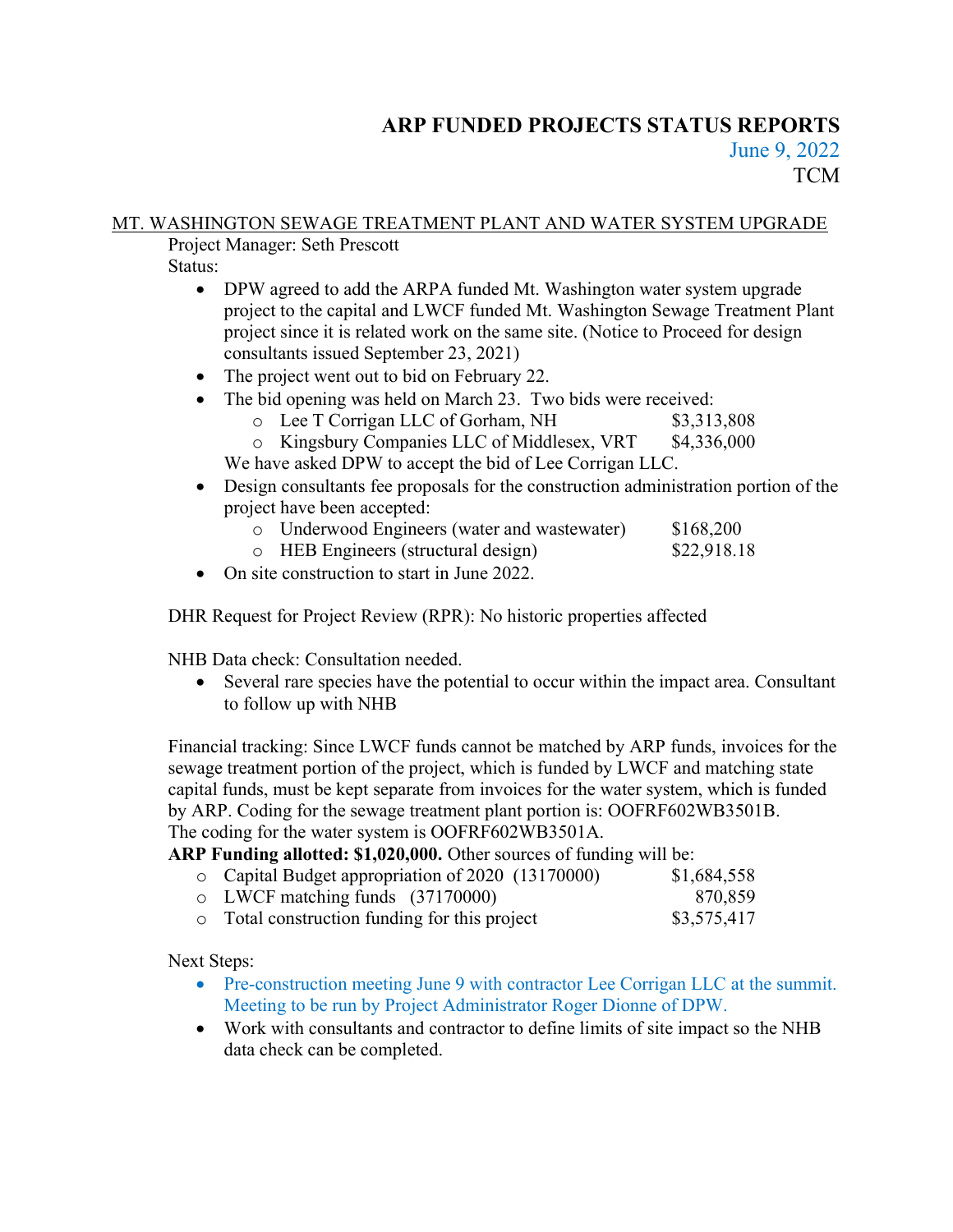### MT. WASHINGTON SHERMAN ADAMS BUILDING IMPROVEMENTS

Project Manager: Tom Mansfield

Status: Decision was made to delay the start of this project until 2022 so as to avoid conflicts with the implementation of the sewage treatment and water systems upgrade project.

G&C target meeting: January 2023

DHR RPR: No historic properties affected

NHB data check: additional information requested

 Financial tracking: Coding: OOFRF602PH3501B ARP funding allotted: \$1,475,000

Next Steps: In house production of bid documents in 2022.

- Submit a Project Work Request form to DPW. Since the project cost will be over \$500,000, DPW must administer the project.
- Work with Patrick Hummel to assemble a list of all work items to be included in the project scope of work.

#### CANNON MT. STATION SEWAGE PIPELINE

 Project Manager: Seth Prescott and Ed Mussey Status:

- Underwood Engineers Inc (through DPW) did feasibility studies in 2018
- DPW has negotiated a contract with Underwood Engineers for design of the sewage pipeline in the amount of \$183,200. A Notice to Proceed was issued on March 15.
- Underwood Engineers made an on-site inspection of proposed pipeline routes on April 22.
- Survey work and soil borings are scheduled, and preliminary design options are being developed.

G&C target meeting May 2023

DHR RPR: No historic properties affected

NHB Data check: Potential Impact. Needs precise site plan of the route of the proposed pipeline.

Financial Tracking: OOFRF602WB3501C

ARP funding allotted: \$1,200,000. Current cost estimates are in the \$3 million range. ARP funding for other projects may have to be diverted to cover this project. Will need to go to Fiscal Committee and G&C to make this change.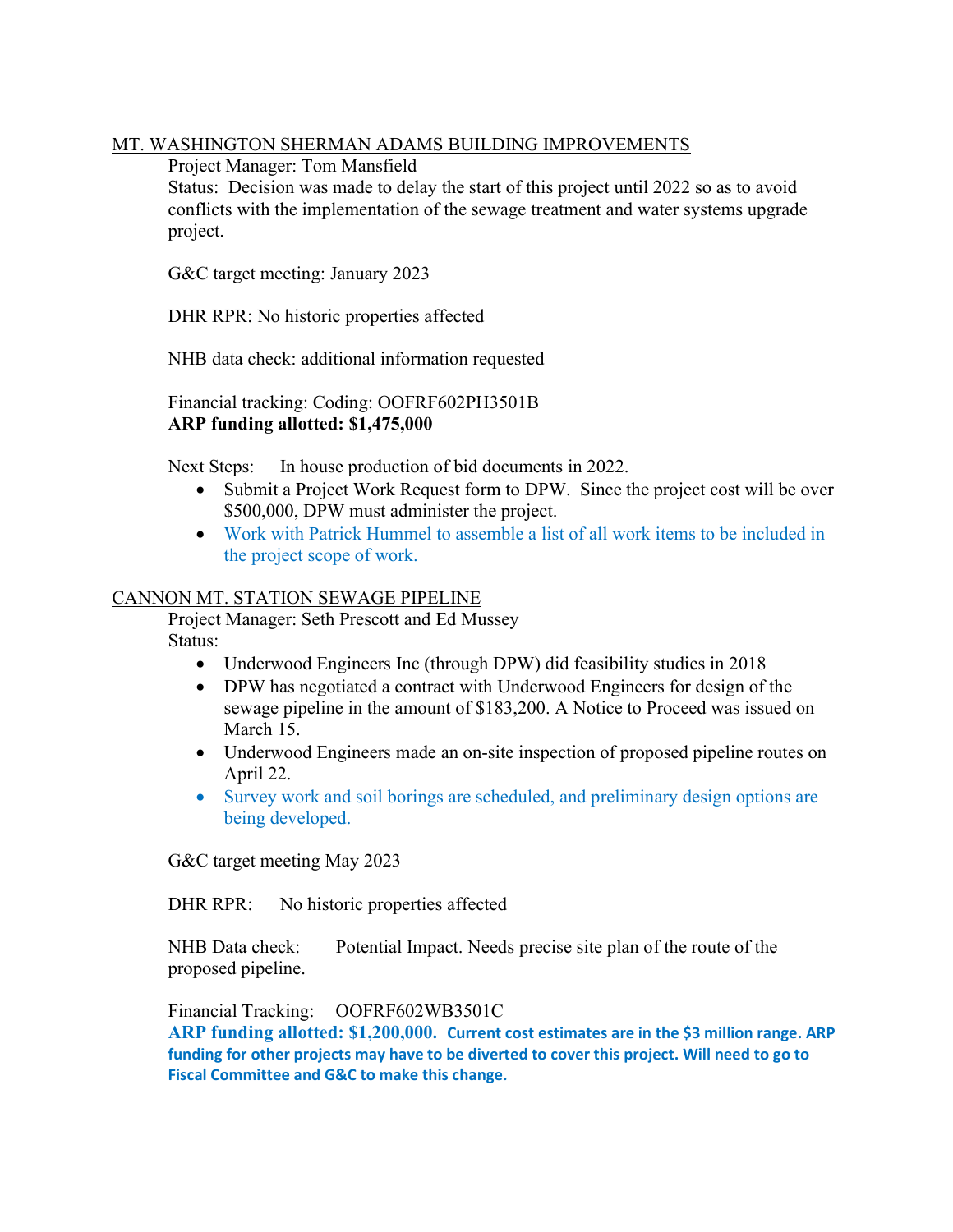DPW: Work Request Form submitted August 2. Roger Dionne assigned as Project administrator.

Next Steps:

- Survey and boring work April May 2022
- Preliminary concept meeting June 15, 2022
- Draft 30% design technical memo July 15, 2022
- Final 30% design technical memo August 1, 2022
- 90% bid documents complete October 15, 2022
- DNCR and NHDES design review period Oct  $15 \text{Nov. } 15$ , 2022
- 100 % bid documents complete December 1, 2022
- Bidding period December January 2023

## PARK UTILITY UPGRADES

Project Manager: Ed Mussey

Status:

- A meeting was held on Feb. 19 with DPW and potential consultants HEB Engineers and Lee Carroll Electrical Engineering to introduce them to the projects in preparation for their making fee proposals.
- Site visit to Jericho with consultants for campgrounds expansion project on Dec.2 included consideration of location of RV dump station at Jericho. Our intention is to include the design of the Jericho dump station in the overall design of the proposed campground expansion at Jericho by the SE Group and remove it from the scope of work of the Park Utilities Upgrade project.
- HEB Engineers submitted a fee proposal on April 5 for water system design and site: design

| $\circ$ Ellacoya RV Park | \$44,218.55 |
|--------------------------|-------------|
| o Greenfield             | 53,725.78   |

- Lee Carroll Electrical Engineers made a site visit to Greenfield with Eversource on April 20 to survey and assess the existing electrical service to the park before submitting their fee proposal for design of the electrical systems at both Greenfield and Ellacoya.
- The scope of work at Greenfield State Park will be increased to include water and electrical utility upgrades to the day-use area in addition to the already covered campground utility upgrades.

G&C target meeting: January 2023

## DHR RPR:

- Greenfield: archaeologically sensitive. Needs phase 1 A survey
- Ellacoya: No historic properties affected
- Jericho: No historic properties affected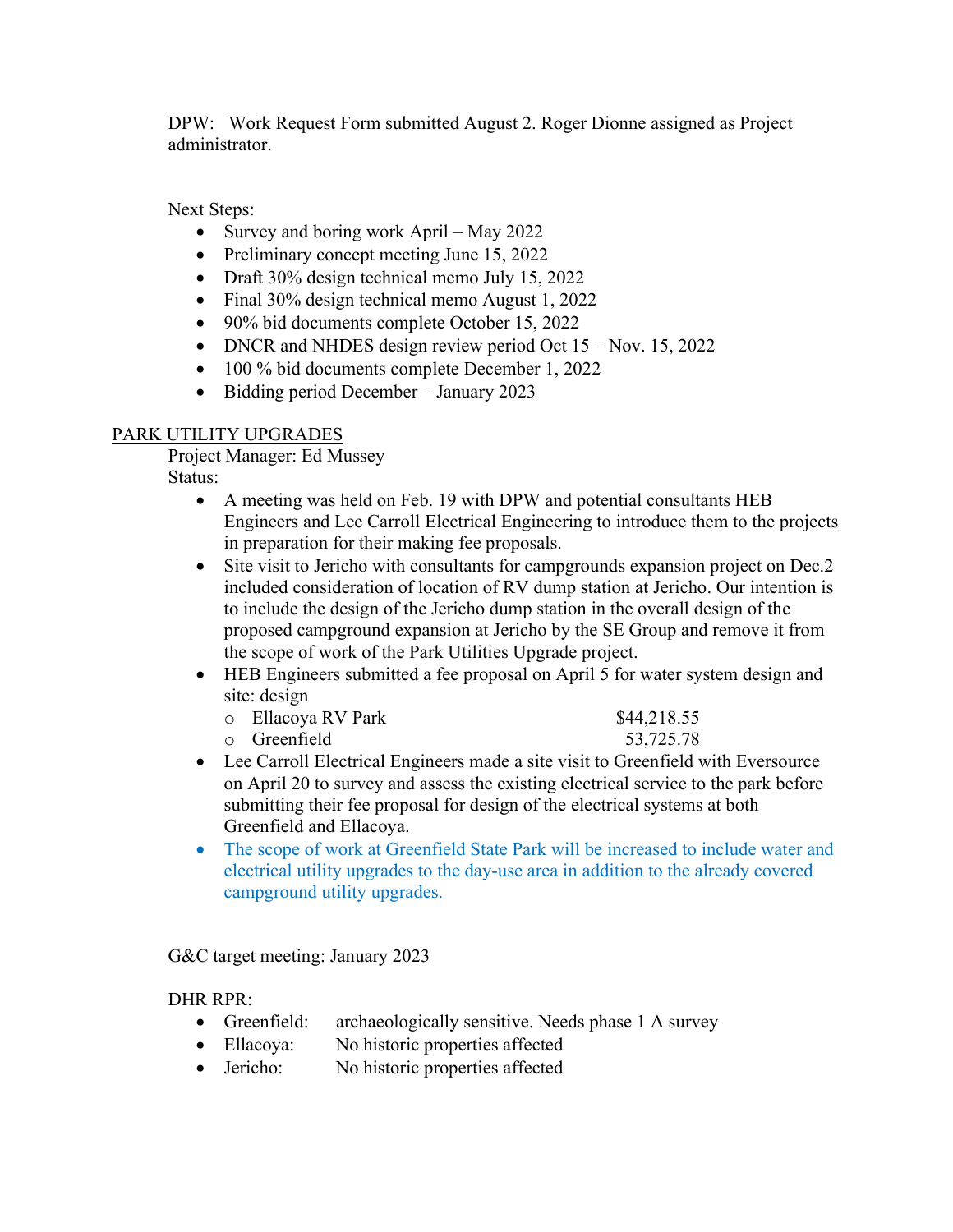NHB Data check: No known records at the three sites

Financial Tracking:

- Greenfield: OOFRF602WB3501D \$270,000
- Ellacoya: OOFRF602WB3501G \$475,000
- Jericho: OOFRF602WB3501E \$85,000

DPW: Scott Carri assigned to be DPW contract administrator. Project kick-off meeting held on October 25, 2021

Next steps:

- Issue RFB for a Phase 1A survey at Greenfield once the underground water piping has been laid out.
- Finalize contracts with Lee Carroll Electrical Engineers and HEB Engineering to include additional utility upgrades to the Greenfield day-use area.

## FIRE TOWER REPAIRS

 Project Manager: Patrick Hackley Status:

- - Contract signed with Public Archaeology Lab (PAL) for Individual Inventory Forms for 15 tower sites and one Historic Property Management Plan for all sites. Contract amount is \$39,765. Contract approved by G&C on January 12, 2022. Kick-off meeting was held on January 27. Inventory work is in progress.
	- Proposal from Alba Architects for design services for both tower cab replacements and warden's cabins renovation was accepted on January 4. The amount of the contract is \$95,650. Notice to Proceed was issued by DPW on Jan.7, 2022. Site visits are in progress.
	- Schedule calls for construction of cab replacements and cabin restorations to begin in 2023.

G&C Target Meeting: February 2023

DHR RPR: Need a phase 1 A survey of all the fire tower sites. PAL will complete Individual Inventory Forms and Historic Property Management Plan by November 30, 2022.

NHB Data check:

- No known records at Pitcher, Federal Hill, Green Mountain and Milan.
- Reviewed with no impacts expected: Belknap.
- Rare species have the potential to occur: Cardigan and Mt. Prospect.

 Financial tracking: OOFRF602PH3501O ARP funding allotted: \$2,373,000

 DPW: Caitlyn Stubbs assigned to be DPW project administrator. Kick off meeting with DPW-assigned design consultant, Alba Architects, held on October 27, 2021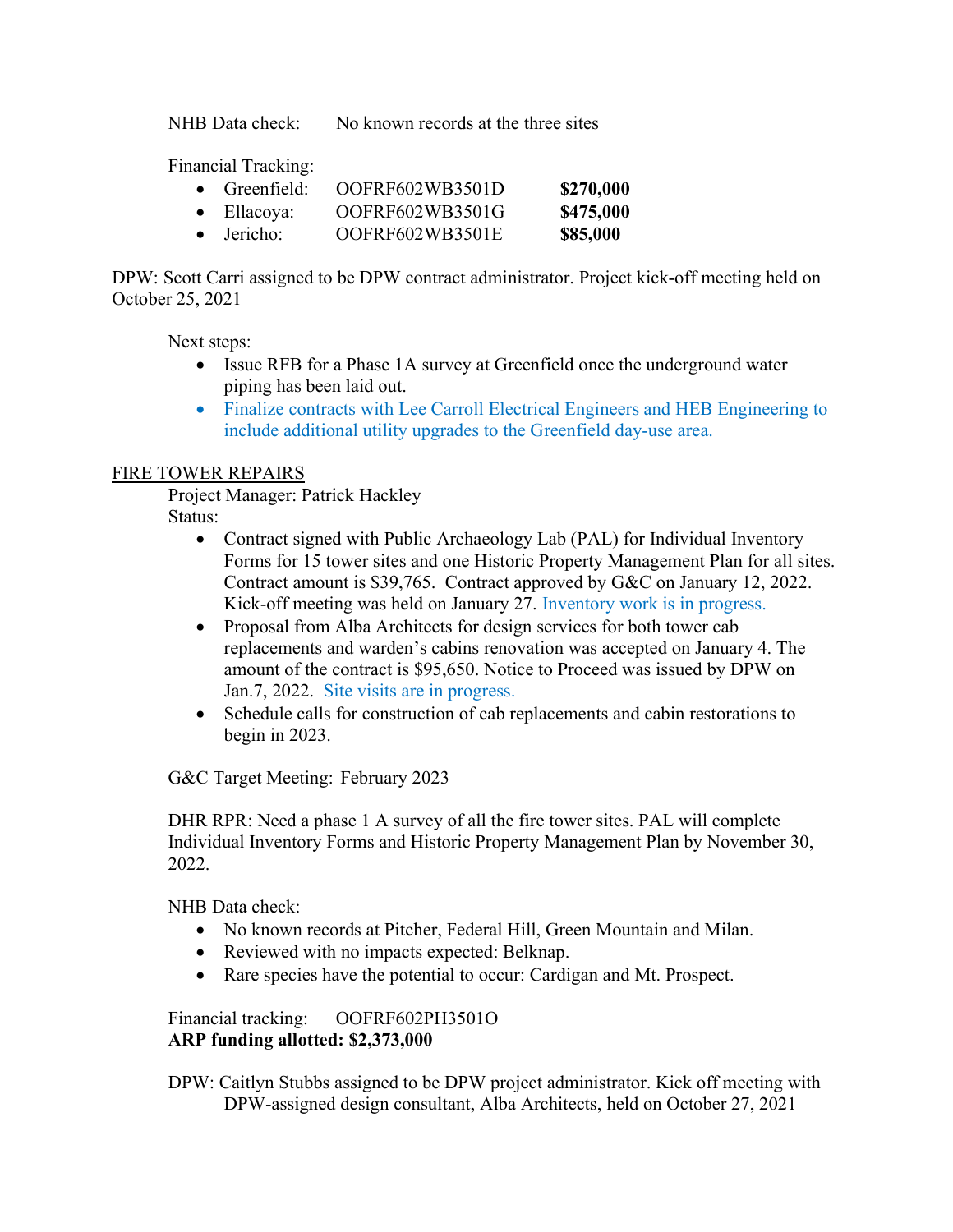- Caitlyn Stubbs will be taking maternity leave from September through January. DPW proposes breaking the project down into three projects on a geographic basis:
	- o Group 1: Magalloway cabin, Milan Hill cabin, and Prospect cabin. Project manager to be Wyatt Porter-Brown.
	- o Group 2: Cardigan tower cab and cabin and Belknap tower cab and cabin. Project manager to be Tim Smith.
	- o Group 3: Pitcher Mountain tower cab and Federal Hill tower cab. Project manager to be Jon Fudala.

Next Steps:

- Alba Architects will visit 7 sites to survey and assess watchman's cabins: Belknap, Cardigan, Federal Hill, Green Mountain, Magalloway, Milan, and Prospect Mountain. Site visits are in progress.
- Coordinate with consultants to provide aerial plans and other requested information to NHB for proposed work at Cardigan and Mt. Prospect.
- Meeting with new DPW project managers to coordinate the transition from Caitlyn Stubbs and to strategize how to manage the fire tower upgrades as three separate projects.

### COLEMAN LODGES MAIN BUILDING RENOVATION

 Project Manager: Scott Coruth Status:

- Project kick-off meeting with DPW and design consultant, Alba Architects, was held on November 2
- Alba Architects fee proposal of \$88,291 has been accepted through DPW
- DHR has advised that a Phase IA survey will be required to assess whether archaeological resources will be affected by proposed excavation for the water tank and generator building slab.
- Alba Architects is in the design development phase of the project. An initial Design Review of progress drawings was held on May 9.
- G&C Target date: Postponed until fall of 2022 depending on results of the archaeological survey and LWCF review.
- DHR RPR: Submitted July 30, 2021. No historic properties affected but a Phase 1A investigation may be necessary once the generator location is determined.

NHB Data check: No impact

### Financial Tracking: OOFRF602PH3501M ARP funding allotted: \$800,000

DPW

• DPW has assigned James Hagget as project administrator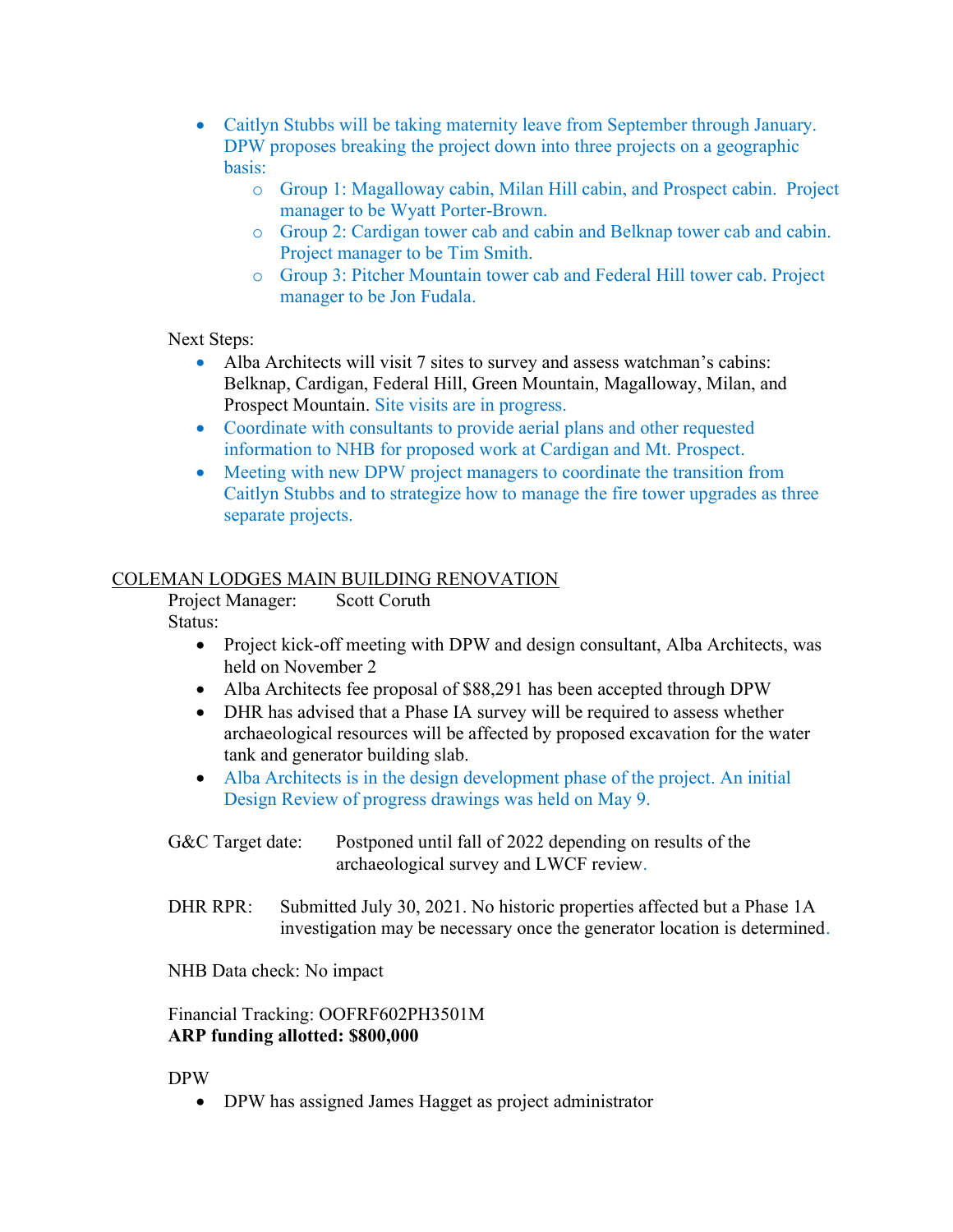• DPW assigned design consultant, Alba Architects, to the project on October 27, 2021.

Next Steps:

- Issue a Request for Proposals to undertake the Phase 1A Investigation of the site
- Submit plans showing change to building footprint to LWCF for review.
- Alba Architects to continue design development of progress drawings.

## FORT STARK GENERAL IMPROVEMENTS

 Project Manager: Tom Mansfield Status:

- Design concept for parking lot has been done and one option for new toilet building is drawn up at conceptual design level
- Andrew Cushing met with Newcastle selectmen on Aug. 16 to introduce the project and receive public comment.
- DHR has expressed concern about the proposed demolition of the HECP building
- Site meeting with VHB Engineers on October 15 to consider feasibility of installing a new septic system
- We have accepted a proposal from VHB Engineers in the amount of \$10,770 for a septic system feasibility study and schematic design for improved parking and vehicular access to the site. The date on the proposal is November 15, 2021.
- Test pits for septic system design were dug on Jan. 27
- A meeting with VHB Engineers was held on Feb. 15 to understand the implications of the test pit results. Two sites are feasible for construction of a leaching field: 1) on the south side of Battery Kirk and 2) in the proposed new parking area. Consensus of the meeting was to locate the leach field in parking lot traffic island and construct toilet rooms in the existing OMS building at the south end.
- VHB has submitted an Amendment No. 1 to their original feasibility study proposal for design and permitting of site work including the septic system, and the parking lot and entrance road improvements in the amount of \$27,892.50. Received on March 28. DPW issued a Notice to Proceed on April 5, 2022. Field survey work is complete and plans for the parking area are underway
- A VHB structural engineer made a site visit on March 22 in preparation for making recommendations on securing the bunkers and improving public safety at the site. A proposal for bunker security work is expected on June 10.
- DNCR met with the Friends of Fort Stark to review preliminary plans for the toilet rooms and parking lot improvements.
- Exterior renovations to the Oil Storage Building were completed on May 25.

G&C Target Meeting: (For septic system and parking lot improvements) October 2022.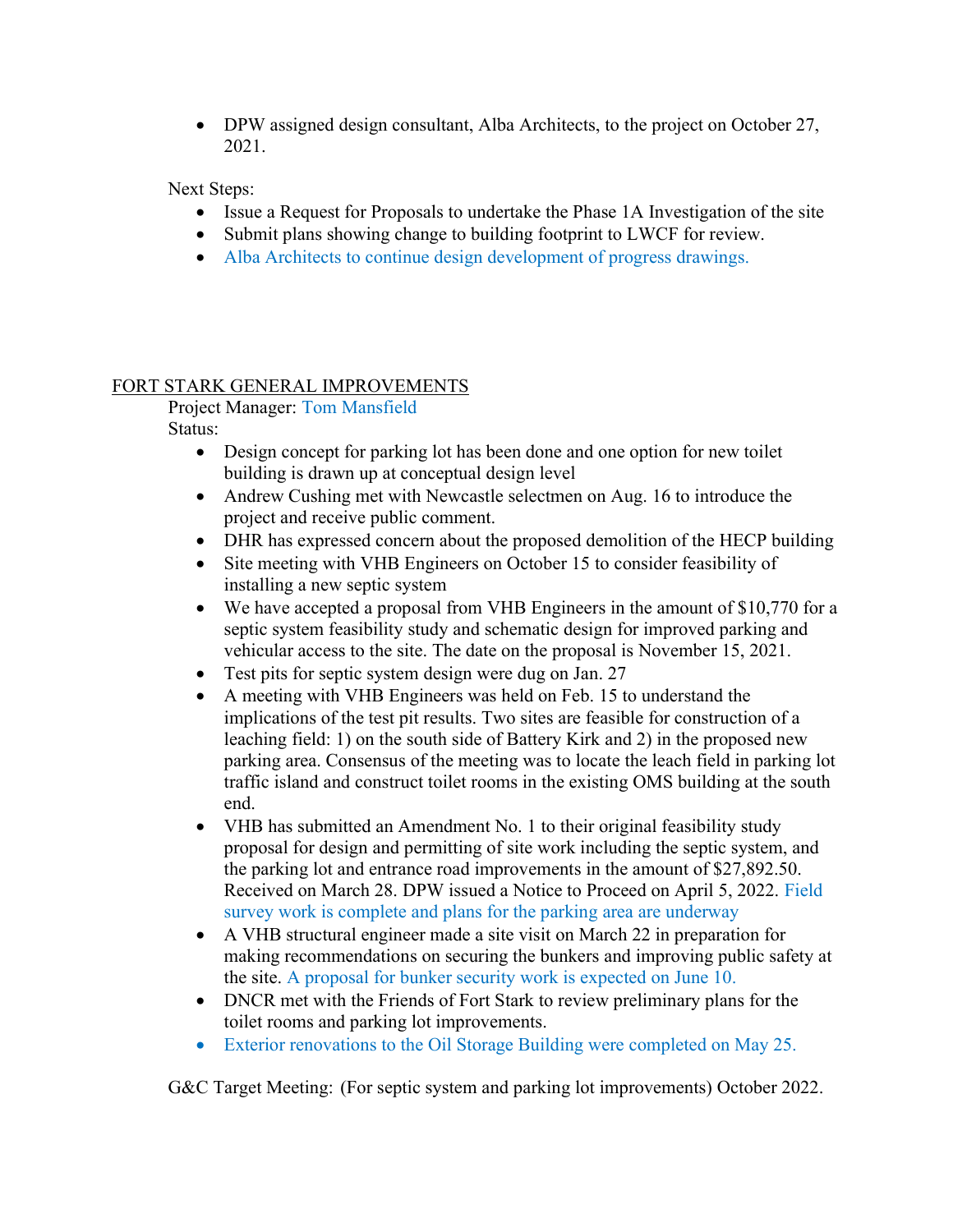DHR RPR Not submitted yet. DHR has no concerns with the proposed location of the septic system.

NHB Data check: Potential impacts. Additional consultation is needed.

Financial Tracking: OOFRF602PH3501D ARP funding allotted: \$615,000

DPW

- Roger Dionne assigned as DPW project Administrator
- VHB Engineers assigned by DPW for septic system feasibility and design

Next steps

- DNCR will develop the architectural design for toilet rooms in the OMS building
- Receive the structural engineer's report on strategies for securing the bunkers.
- Coordinate with consultants to provide information to NHB.

### ROOFING AND REPAIRS

Project Manager: Ed Mussey

Status:

- A menu of 22 potential Roofing and Repair projects has been prepared and reviewed by the Project Oversight Panel.
- Cannon Mountain Station Roof Replacement will be done under this category. Bid opening was held on Nov. 18. The low bidder is Solid Roots Construction with a price of \$349,900. The contract was approved by G&C on Feb. 16, 2022. Construction is scheduled to start on June 6. There will be a delay in the start of the work on the metal roofing panels on the Tramway landing bay due to a delay in shipping the roofing panels. The work on the asphalt shingles can proceed as scheduled. The overall completion date remains August 30, 2022.
- State Forest Nursery irrigation system upgrade will move forward under this category. A Request for Proposals (RFP) from irrigation system contractors was issued on December 10. Proposals were due on Jan. 25, but no proposals were received. A revised Request for Bids (RFB) will be released in September for a project with an anticipated start date of September 2023.
- A Request for Bids for the irrigation system pump house slab was issued and two bids received. The low bid was \$11,100 from Covered Bridge Outdoor Construction Corp. A contract was issued to Covered Bridge Corp and approved by G&C on May 4. A Notice to Proceed was issued on May 9. The Start date for this work is June 13, 2022.
- Construction of the irrigation system project has been revised to start in September of 2023. The new pump house for the irrigation system will be constructed with own forces (DD&M crew) in July and August of 2022.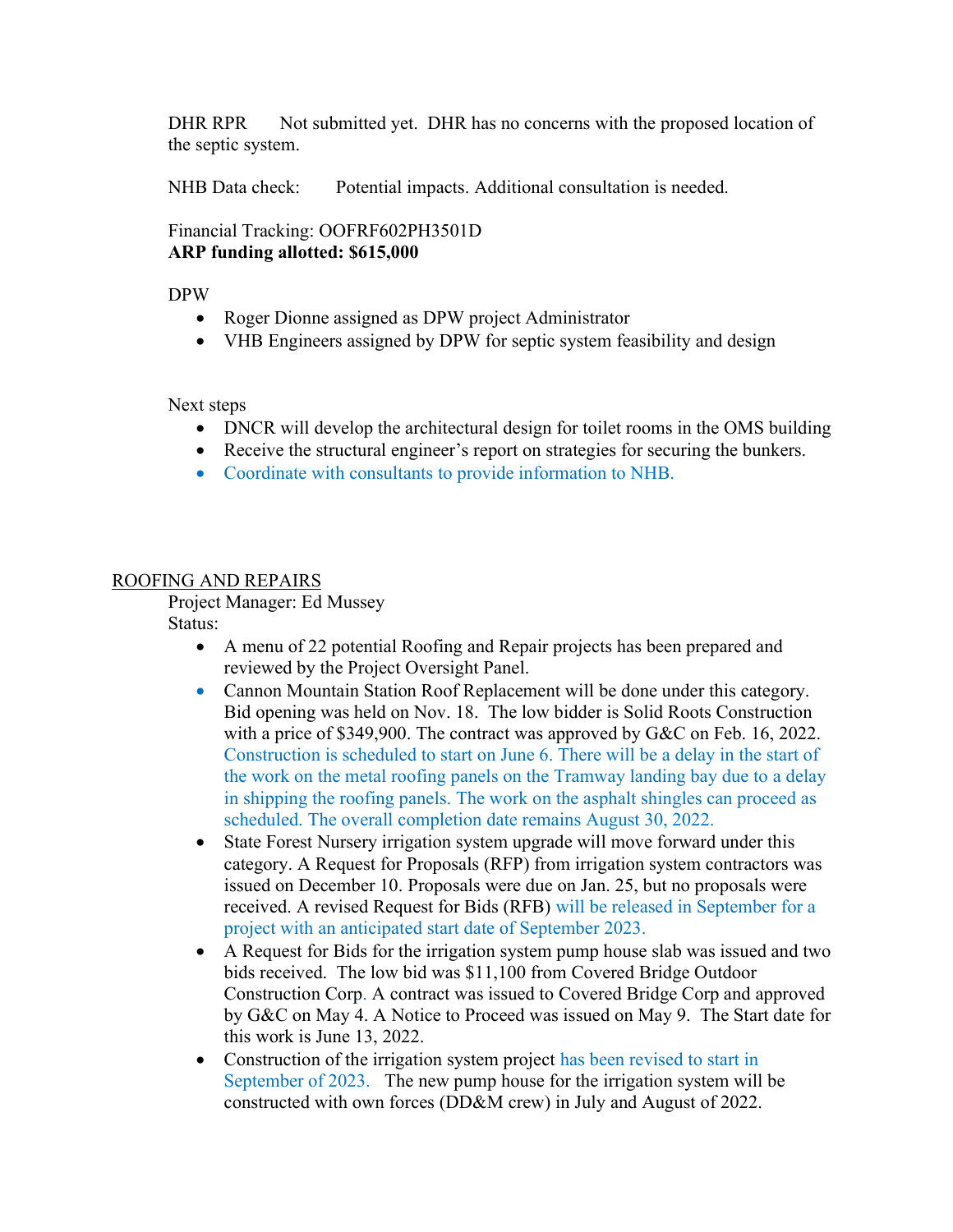G&C target meeting: March 2023

DHR RPR Separate requests will be required for each project.

- Nursery irrigation system project submitted. No historic properties affected
- Cannon Mt. Station roof: No historic properties affected.

NHB Data check: Separate checks will be required for each site.

- Nursery irrigation system submitted. No impact.
- Cannon Mt. Station roof: Information from the contractor on the anticipated area of disturbance was passed to NHB on February 23. NHB will flag an area of sensitivity near the construction zone. NHB has given authorization for construction to proceed valid until November 8, 2022.

Financial Tracking: OOFRF602PH3501A

• The DNCR Business Office will work on developing an in-house spread sheet to track the particular sites where ARPA funding is being used.

## ARP funding allotted: \$1,550,000

Next Step

- Re-issue the Irrigation System project as a Request for Bids instead of a Request for Proposals.
- DD&M crew to do site work in preparation for the irrigational system pump house foundation before June 13 when the foundation work will begin.

## FRANCONIA NOTCH HIGHWAY SIGNS

 Project Manager: Johanna Lyons, and Tom Mansfield Status: Condition assessment of existing highway signs complete

- Request for Proposals (RFP) is being drafted
- Meeting with DOT on December 7 to explain proposed scope of work and request approval for work adjacent to the Franconia Notch Parkway. DOT will also consider whether the changeable message signs could be integrated into their lighted message board system.
- Meeting on site with Jason Aldrich of DOT Region 1 to review sites for three proposed new gallows signs on Jan. 27.
- Decision has been made not to include changeable message signs in this project.

G&C Target Meeting: July 13, 2022 DHR RPR: No adverse effect

NHB Data check: No impact

 Financial tracking: OOFRF602PH3501C ARP funding allotted: \$100,000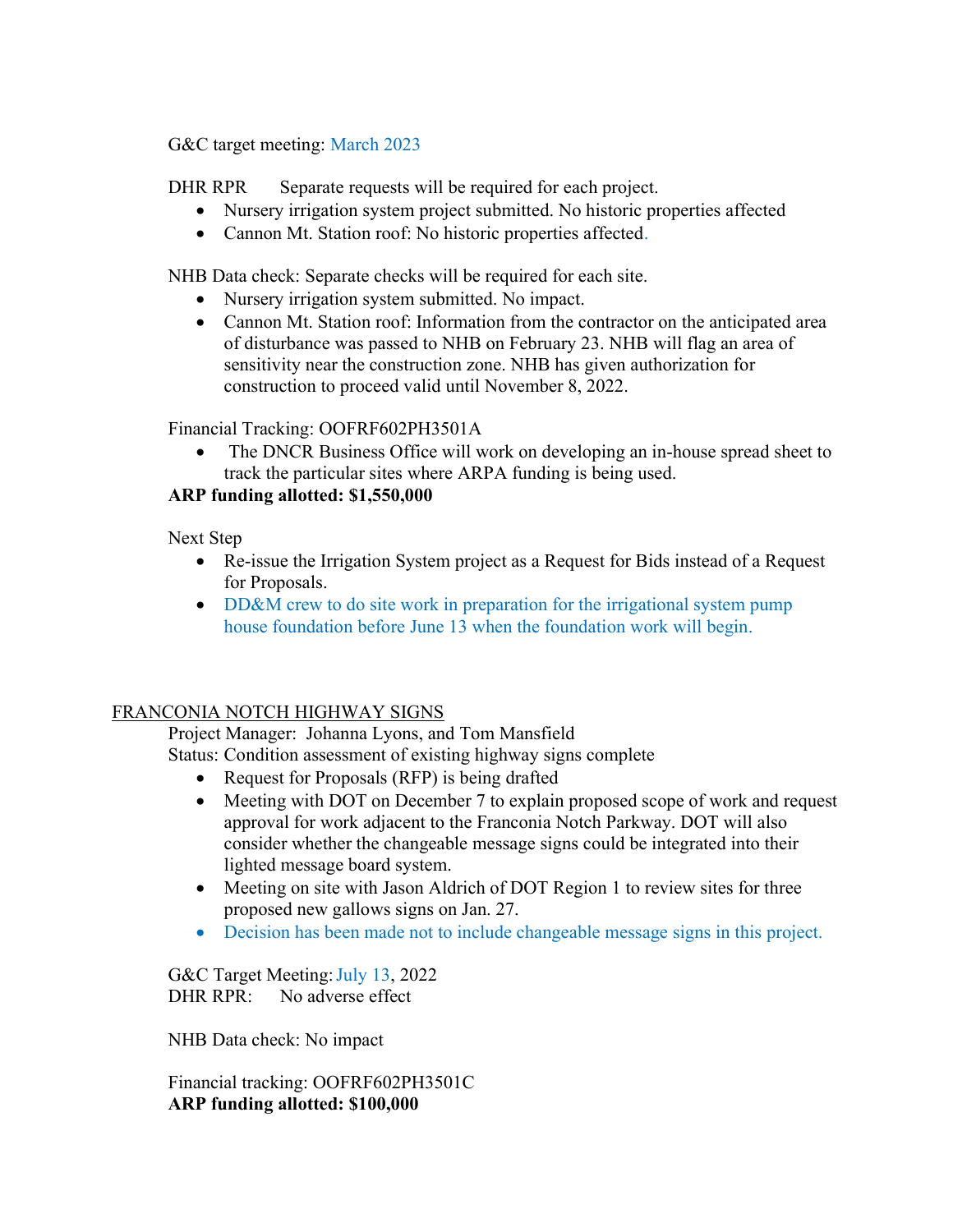Next steps

 Compile RFB package and back-up documents. Work with the State Purchasing Office to issue the RFB using their requisition procedure. DNCR will have to take the contract to G&C for approval.

## RAGGED NECK UPGRADES

Project Manager: Scott Coruth

Status: Construction of this project started on February 28.

- Decided to use these funds for an interior renovation of the existing toilet building
- Bid documents issued on October 18.
- Pre-bid meeting on site on November 3, 2021
- Bids due on November 16
- Solid Roots Construction was the low bidder at \$142,500
- Construction scheduled for February through June of 2022.
- Certificate of Substantial Completion issued on April 28, 2022.

G&C Target Meeting: Contract was approved at the Jan. 26, 2022, G&C meeting

DHR RPR Submitted Aug. 18. No historic properties affected

NHB Data check: No impact

#### Financial Tracking: OOFRF602PH3501E ARP funding allotted: \$250,000

- Funds expended to date (incomplete): \$125,080.97
- Next steps:
	- Project completed!
	- Consider other appropriate upgrades at Ragged Neck for the balance of approximately \$100,000 remaining in the project account.

## HAMPTON RV PARK ELECTRICAL UPGRADE

 Project manager: Randy Duquette and Tom Mansfield Status:

- Construction of this project by the DD&M crew is underway. Installation of new pre-cast concrete pedestal bases and underground conduit is complete.
- Contract with Unitil for service upgrade from 400 amps to 800 amps, three phase was approved by G&C at the December 22 meeting. Contract amount is \$58,010.98. Service upgrade work was completed Jan. 24. Unitil's connection to our panel was made on March 24.
- Building permit issued by SFMO on September 27, 202
- Pedestal delivery has been delayed again due to supply chain issues. The new pedestals were delivered on May 19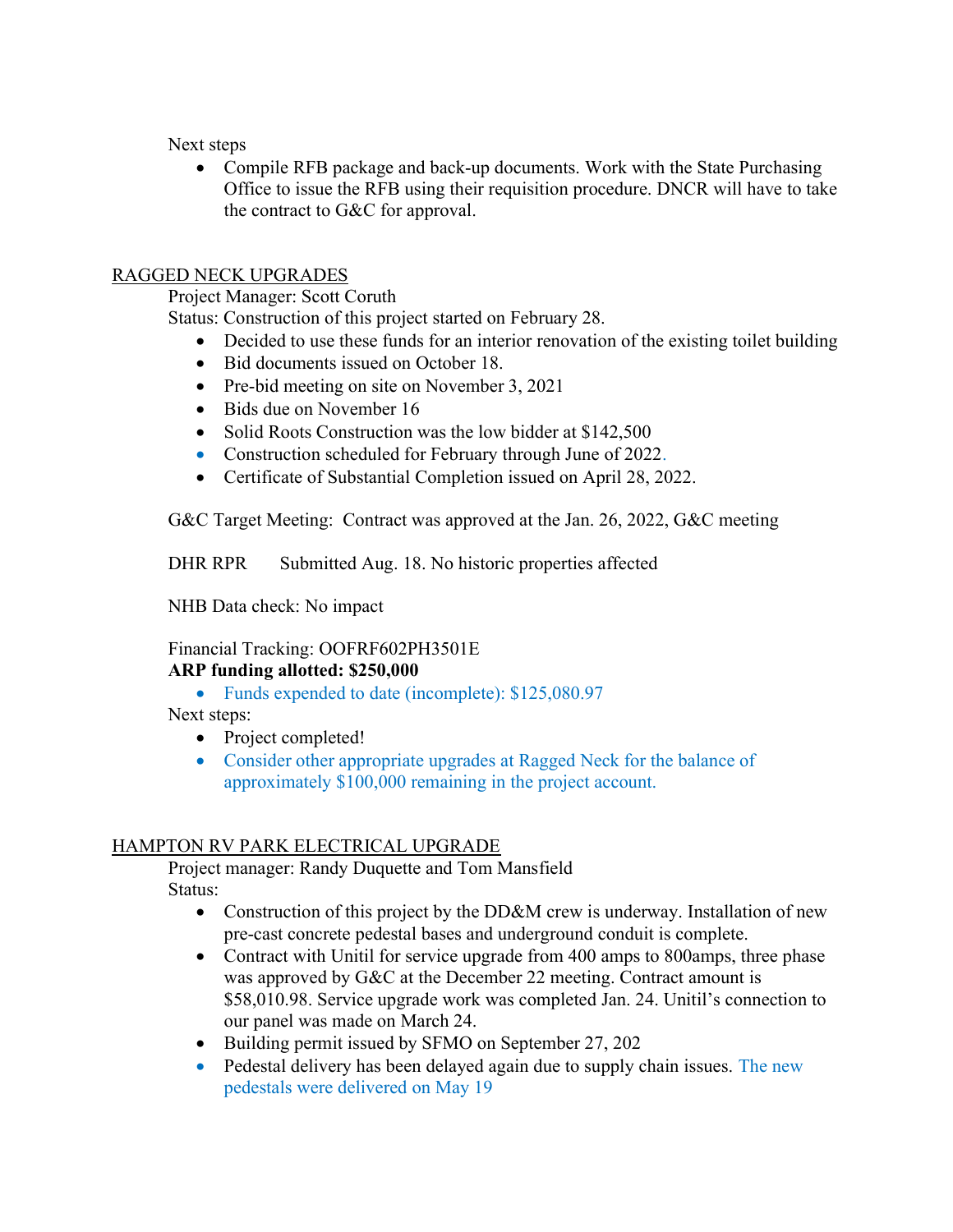- Pedestals were installed by LaFlamme Electrical under their state contract. The work was completed on May 25.
- Water piping disinfection process was completed on April 21 and approved by the SFMO.
- Decided there was not sufficient time to issue a separate contract for landscape improvements. DD&M crew will work to re-establish the loop road and define the pads at each RV site as time and resources allow.

DHR RPR No historic properties affected

NHB Data check: No impact.

## Financial tracking: OOFRF602PH3501F

## ARP funding allotted: \$347,000

• Funds expended to date (incomplete): \$271,759.13

Next Steps:

• Project complete! The RV Park opened for the season on May27.

## CAMPGROUND EXPANSION PROJECTS FEASIBILITY STUDIES

- Project manager: Tom Mansfield and Johanna Lyons Status:
- Agreement on fee proposal for the phase one feasibility study was reached with SE Group in the amount of \$496,959.
- Contract with SE Group was approved by G&C on November 10, 2021
- Project kick-off meeting with consultant team was held on November 12
- Initial site visits for the consultant team have been conducted: Northern parks (Jericho, Mollidgewock and Crawford) on December 1 and 2. Southern parks (Pawtuckaway, Bear Hill, and Catamount Pond) on December 14 and 15.
- Site analysis meetings for the northern parks via zoom were held on Jan. 21 and for the southern parks on Feb. 4.
- Preliminary design concepts for the northern parks were presented via zoom on March 4 and for the southern parks on March 25.
- Zoom meetings on April 2 and April 15 to further discuss the design direction for the Bear Hill Camp with Director Bryce.
- Northern parks design refinement zoom meeting was held on May 6. Southern parks design refinement meeting was held on May 20,2022.

DHR RPR: not submitted yet. (To be done by consultants)

NHB Data check:

- Mollidgewock: no impact
- Consultation and more information needed at
	- o Crawford Notch, Dry River
	- o Pawtuckaway, Big Island
	- o Bear Brook, Catamount Pond